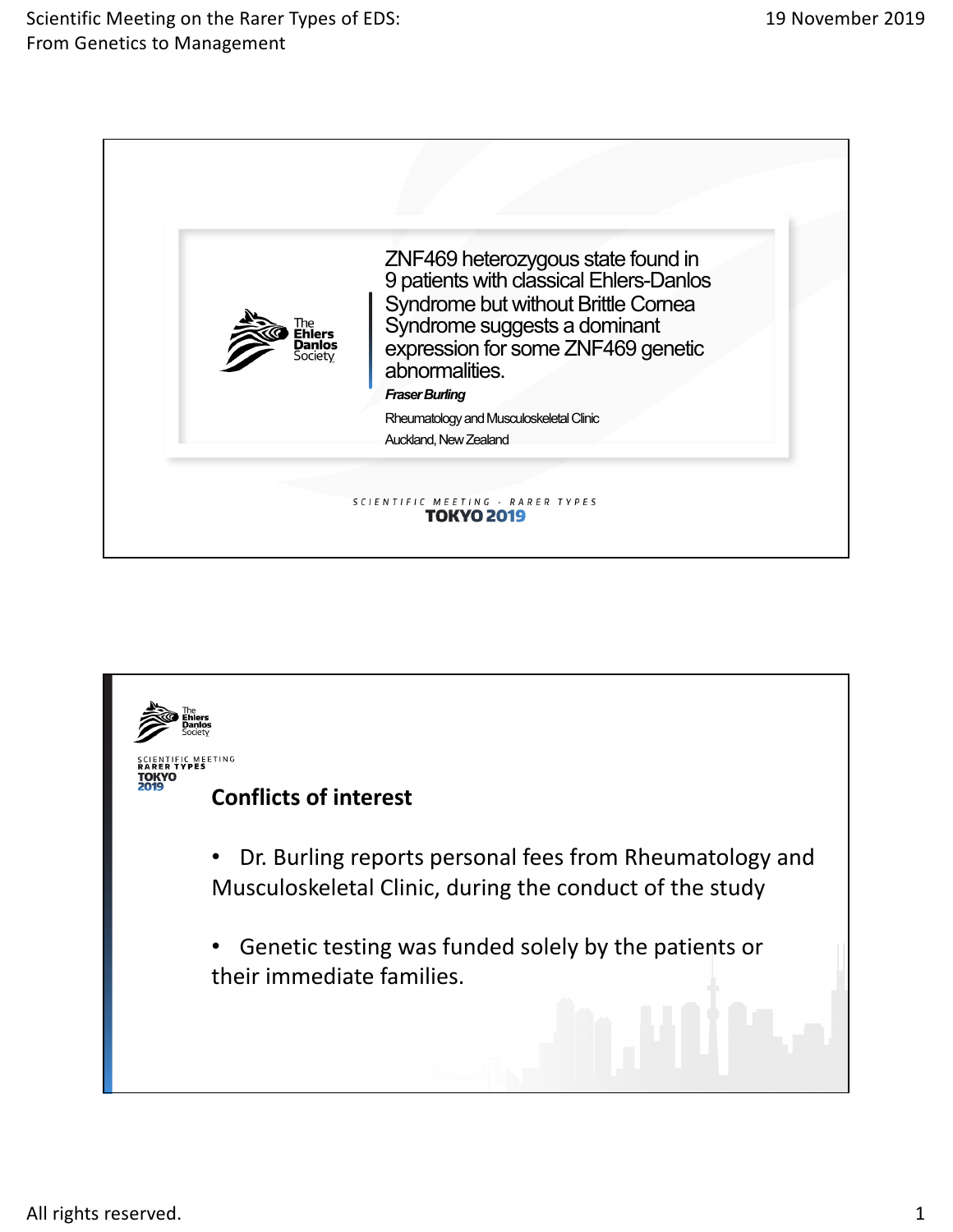## Scientific Meeting on the Rarer Types of EDS: From Genetics to Management



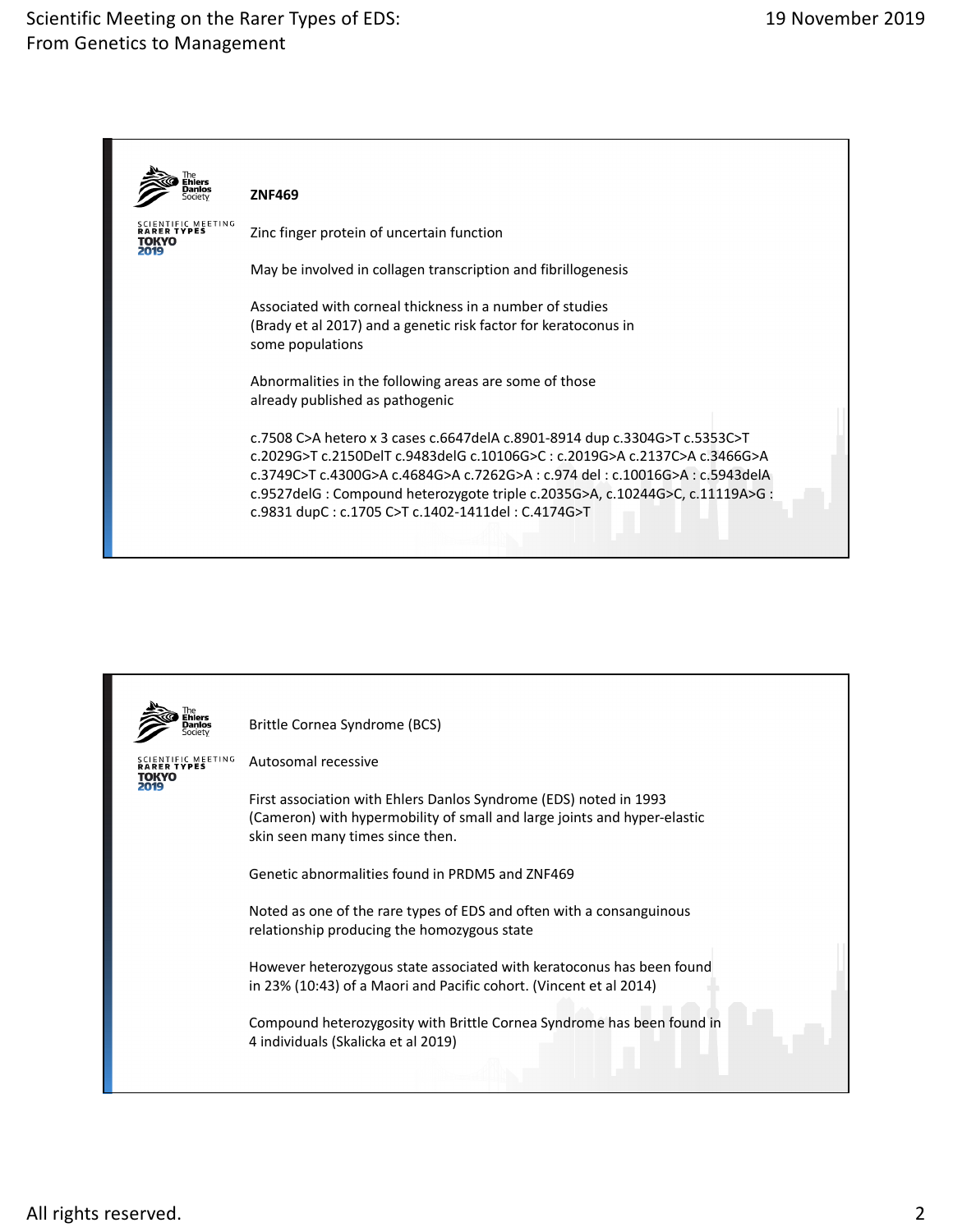## Scientific Meeting on the Rarer Types of EDS: From Genetics to Management



| The<br><b>Ehlers</b><br>Danlos<br>Summary of patient NY criteria<br>Society<br><b>SCIENTIFIC MEETING</b><br>RARER TYPES<br>τοκγο<br>2019 |     |                                                               |                   |          |                |                      |                                                                  |             |     |                   |         |                       |
|------------------------------------------------------------------------------------------------------------------------------------------|-----|---------------------------------------------------------------|-------------------|----------|----------------|----------------------|------------------------------------------------------------------|-------------|-----|-------------------|---------|-----------------------|
|                                                                                                                                          |     | Patient Beighton Skin stretch:                                | Scar              | Easy     | Soft           |                      | Molluscoid<br>Stretchmarks pseudotumours Hernia Epicanthal Joint |             |     |                   | Family  | <b>NY</b><br>Criteria |
| gender                                                                                                                                   |     | current, Number out of 5<br>history reaching criteria stretch |                   | bruising | doughy<br>skin | or skin<br>fragility | or subcut<br>spheroids                                           | or Hx folds |     | complica<br>tions | History | Major/<br>minor       |
| 1, F                                                                                                                                     | 4:7 | 5                                                             | $10 \, \text{mm}$ | yes      | ves            | yes/no               | <b>No</b>                                                        | yes         | yes | yes               | yes     | 2, 6                  |
| 2, F                                                                                                                                     | 6   | 5                                                             | Nil scars         | yes      | yes            | yes/no               | no                                                               | no          | yes | yes               | ves     | 2, 5                  |
| 3, M                                                                                                                                     | 6   | 5                                                             | Nil scars         | yes      | yes            | no                   | no                                                               | no          | no  | yes               | ves     | 2, 4                  |
| 4, M                                                                                                                                     | 6   | 5                                                             | Nil scars         | yes      | ves            | no                   | no                                                               | no          | no  | yes               | yes     | 2, 4                  |
| 5, F                                                                                                                                     | 8   | 5                                                             | Nil scars         | yes      | yes            | no                   | no                                                               | no          | no  | yes               | ves     | 2, 4                  |
| 6, M                                                                                                                                     | 0:4 | 5                                                             | 5 mm              | yes      | yes            | yes/no               | no                                                               | yes         | yes | yes               | yes     | 2, 6                  |
| 7, F                                                                                                                                     | 5   | 5                                                             | $10 \, \text{mm}$ | yes      | yes            | yes/yes              | no                                                               | yes         | yes | yes               | yes     | 2, 7                  |
| F<br>8,                                                                                                                                  | 7:9 | 5                                                             | Nil scars         | yes      | yes            | yes/yes              | no                                                               | <b>ves</b>  | no  | yes               | ves     | 2, 6                  |
| 9, F                                                                                                                                     | 7:9 | 5                                                             | <b>12 mm</b>      | yes      | ves            | yes/yes              | no                                                               | <b>ves</b>  | no  | yes               | ves     | 2, 6                  |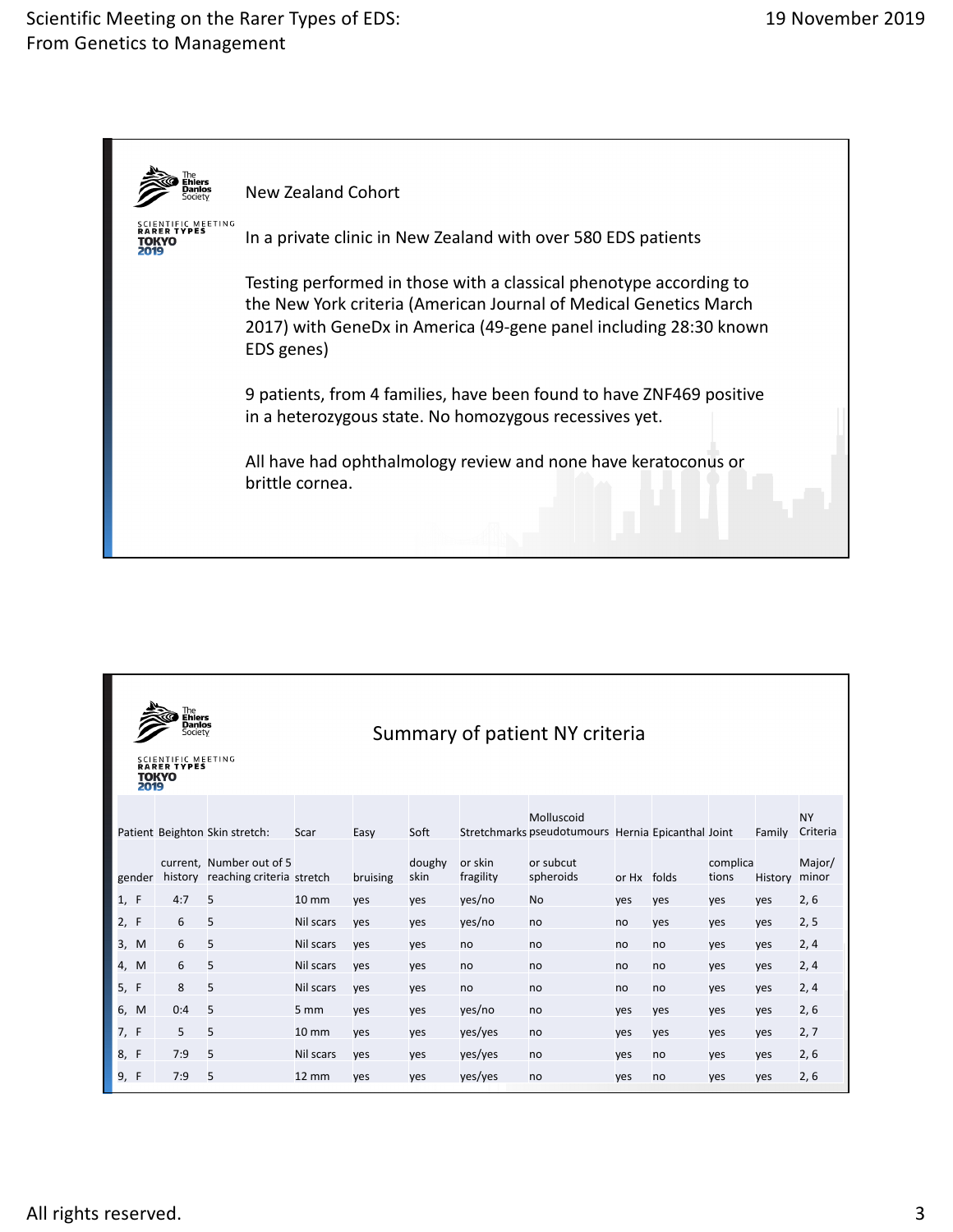

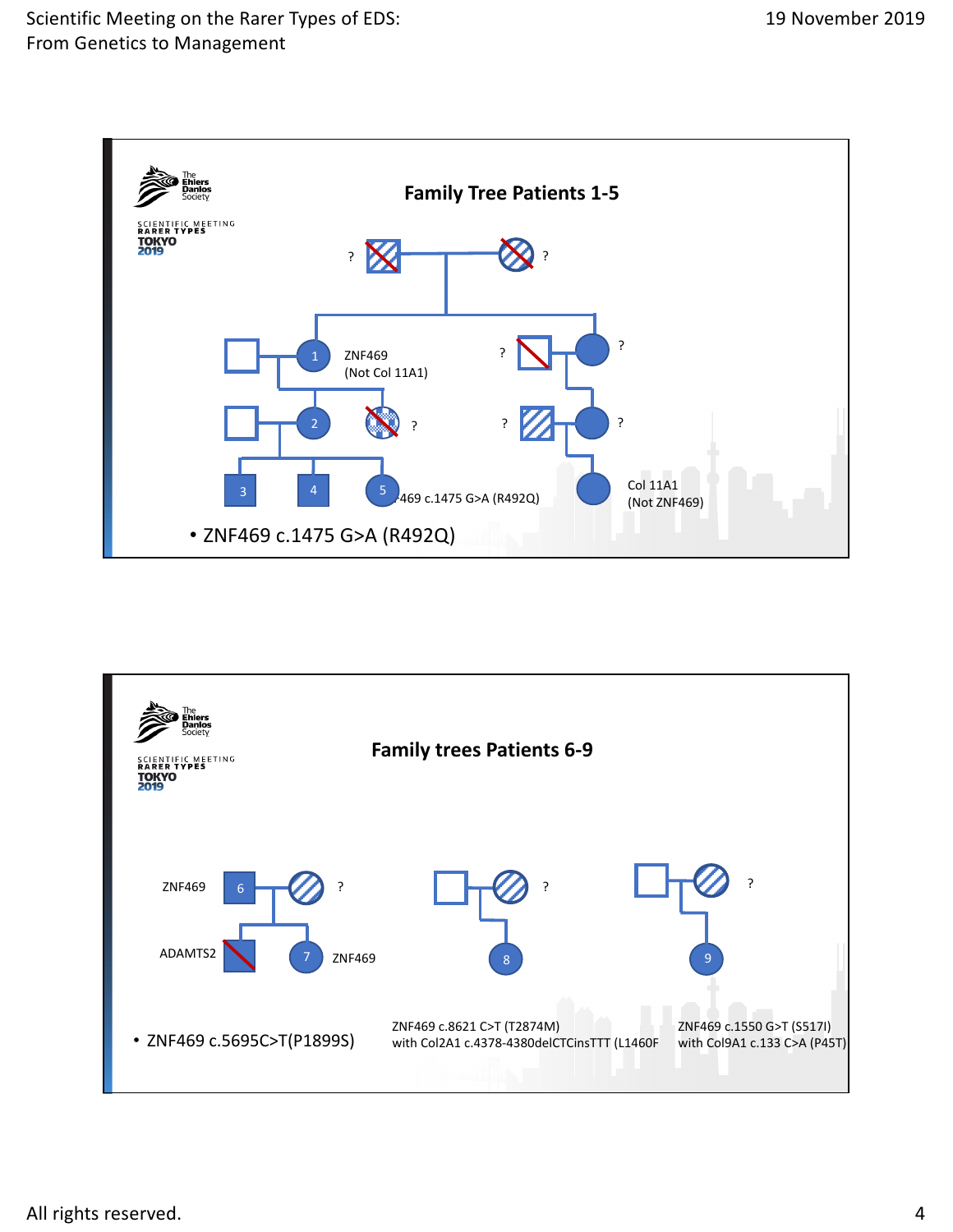

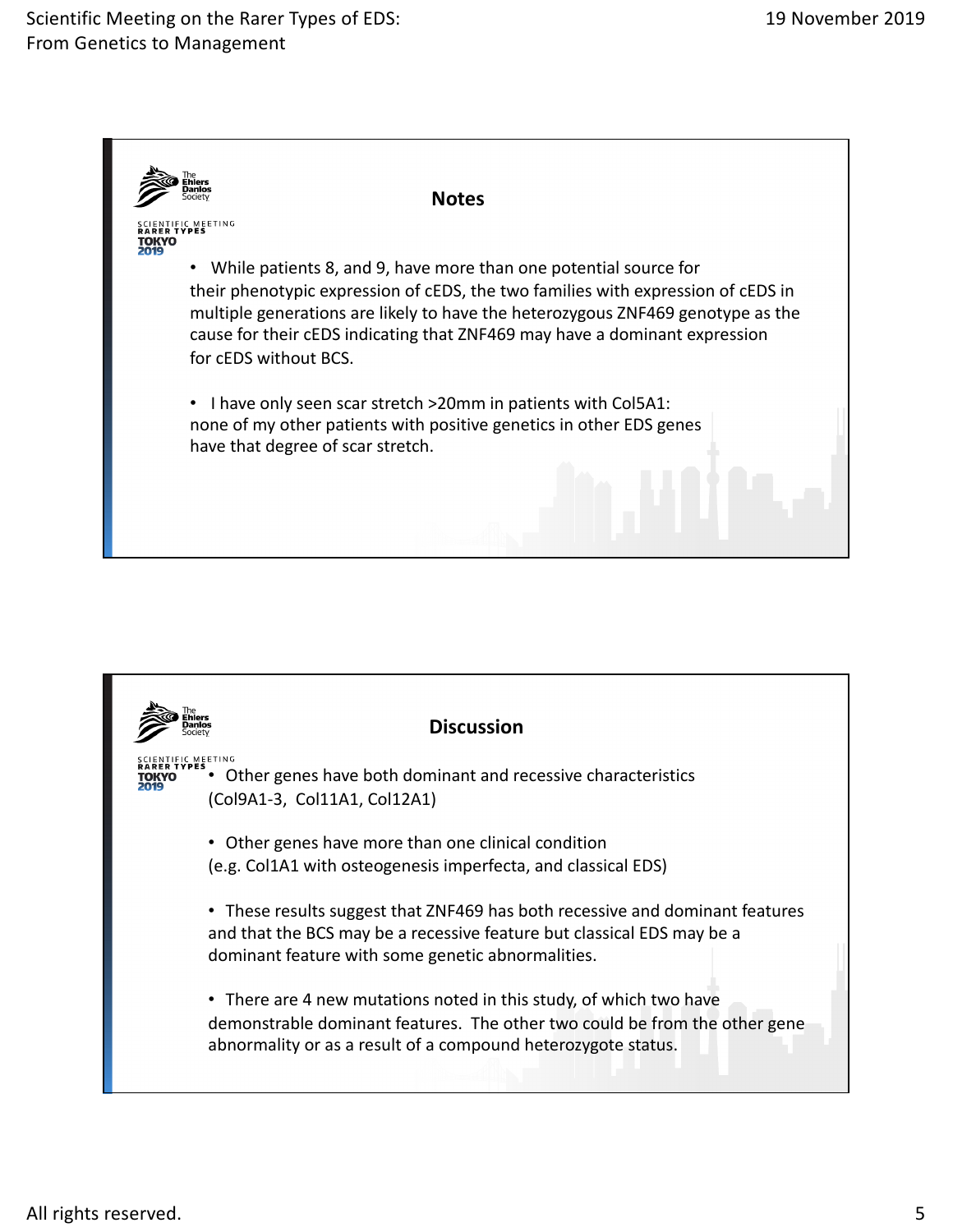